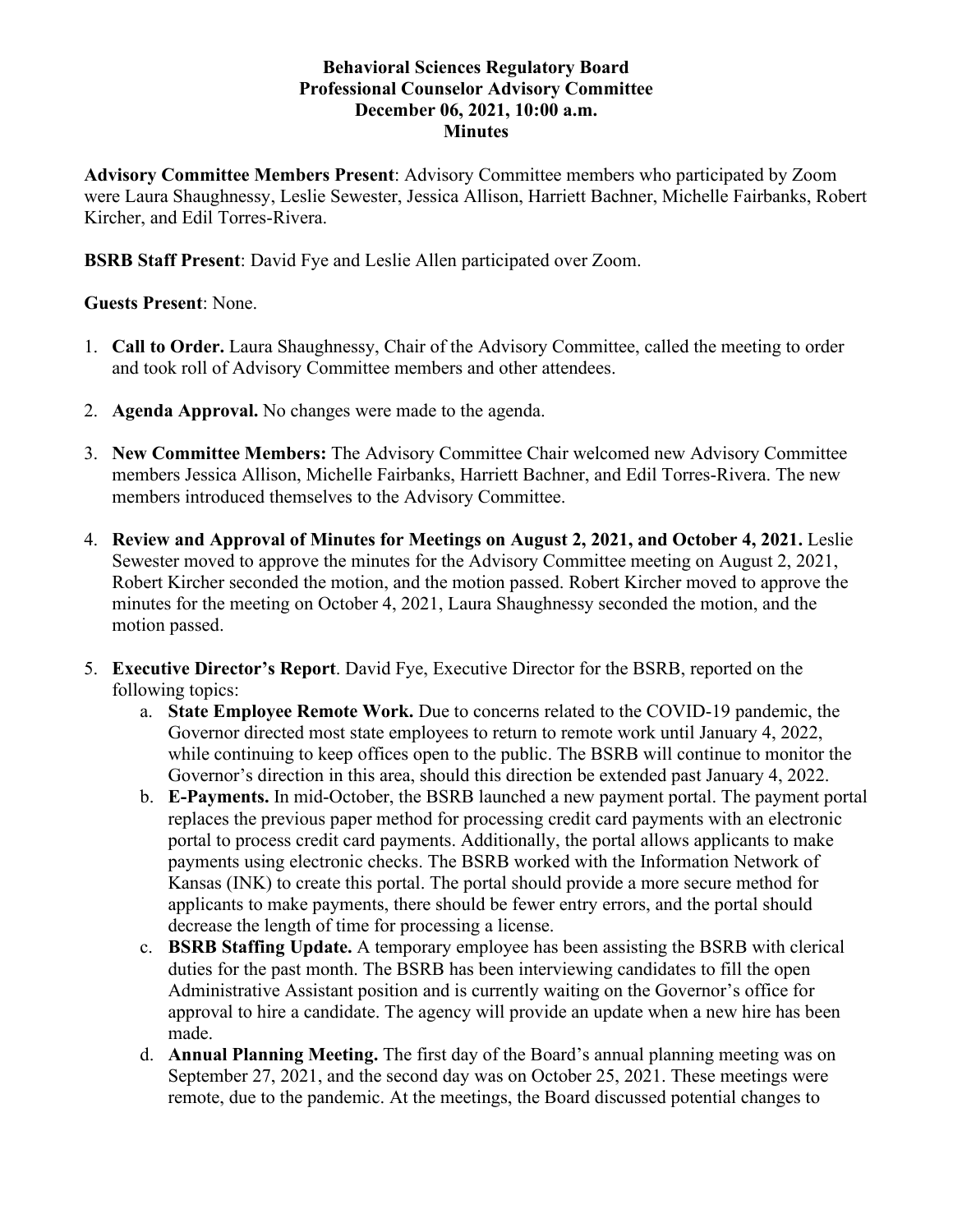# **Behavioral Sciences Regulatory Board Professional Counselor Advisory Committee December 06, 2021, 10:00 a.m.**

#### **Minutes**

continuing education requirements to require hours in area of Diversity, Equity, and Inclusion (DEI). Advisory Committees were asked to provide recommendations on whether their professions should add a new requirement in this area. At the October Board meeting, the Licensed Psychology profession received approval from the Board to include new statutory language to require 3 hours each renewal period for Licensed Psychologists and allow overlapping of hours with existing continuing education requirements in Legislation for the 2022 Legislature.

- e. **Retention or Disposal of Practitioner Records in Case of Death of a Provider.** The Board recently discussed possible solutions when a practitioner licensed under the BSRB passes away without a logical custodian of the records being identified. One option is to add a question on renewal and new license forms to identify a custodian. However, there are several implementation steps to work out with the Attorney General's office, so this topic will be revisited by the Board in the future.
- f. **Changes in Board Governance Policy:** The Board previously utilized a Governance Policy which provided guidance and restrictions for board members and BSRB Staff. The Policy had not been updated for 10 years, so the Board worked on revising procedures and language in the document to reflect current practices and current direction from the Board. The Board also agreed to split the Policy into two new documents: Board member Expectations and an Advisory Committee Policy. Drafts of these two documents will be reviewed by the Board at the January 2022 Board meeting.
- g. **The Merit of Public Trust:** As a requirement for licensure, applicants must show that they meet the public trust, as defined in statutes and regulations. The BSRB collects materials provided by applicants so that the Board can weigh factors in this determination. Recently, the Board asked legal counsel from the Attorney General's office to provide guidance on whether this standard was the most appropriate method for the Board to continue to use. Representatives from Attorney General's office noted this standard is the prevailing standard used by states. The Board requested the BSRB draft a FAQ for applicants, so they would know what materials would be helpful for the Board to receive to make this determination.
- h. **Website Posting Policy:** The BSRB posts necessary disciplinary information related to practitioners on the relevant section of the agency's website. The Board recently revised language clarifying what items would be posted and why they would be posted to the BSRB website.
- i. **Public Comment:** In the past, it was rare for individuals to provide public comment to the Board, but the BSRB has seen an increase in these requests following the posting of meetings to the BSRB YouTube channel. To provide guidance to the public on the process the agency will use for meetings, and to clarify what topics are appropriate for public comment, the BSRB has drafted a guidance document for public attendees of meetings. The Board will review this draft document at the upcoming Board meeting in January 2022.
- j. **2022 Legislative Session:** The 2022 Legislative session begins the second week in January and will continue possibly through June. Committees meet and hold hearings on bills. Additionally, budget committees review and approve state agency budgets. The agency has spoken with the Revisor of Statutes office for the purpose of draft legislation, including recommendations from the Board of the BSRB.